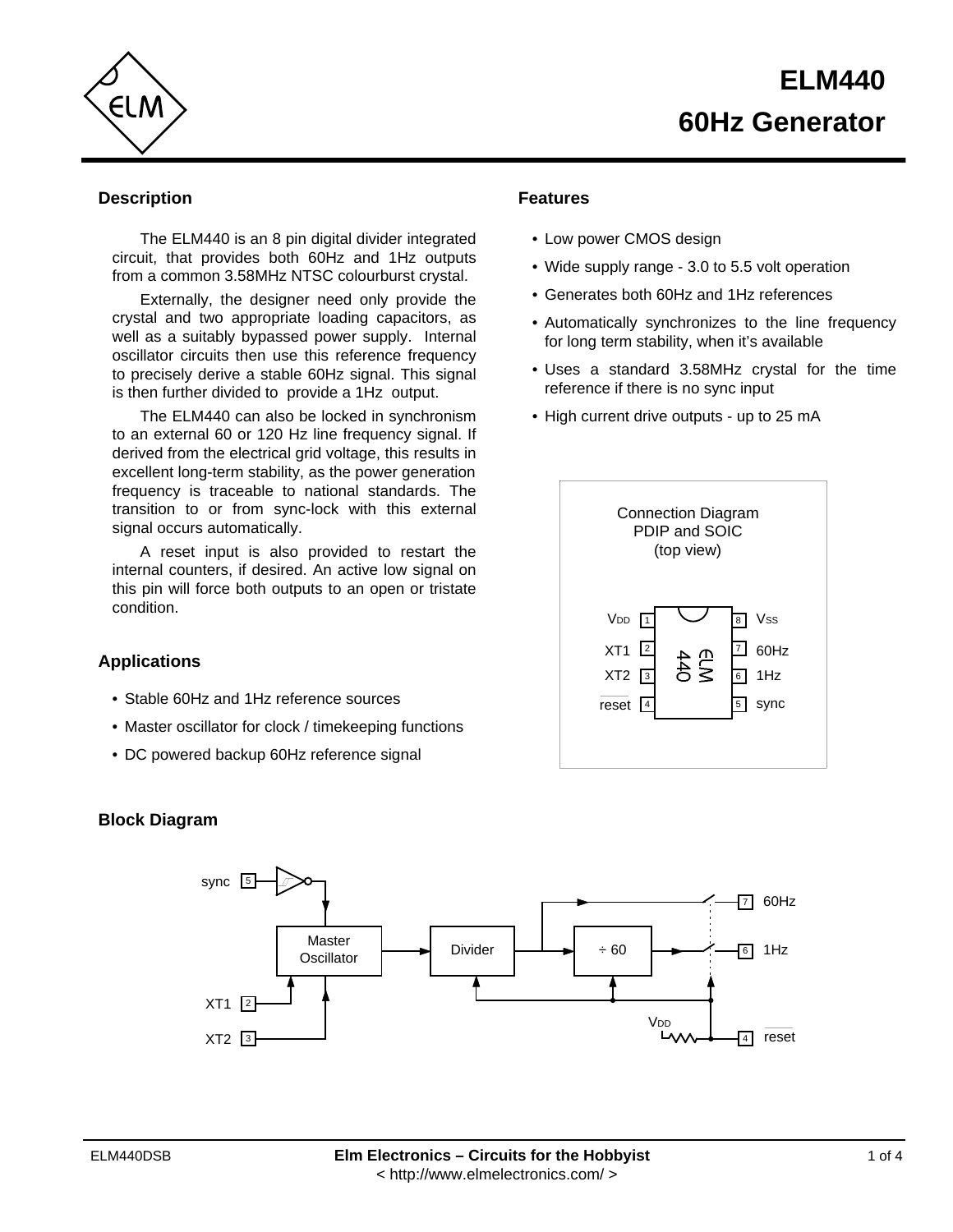

# **Pin Descriptions**

### $VDD$  (pin 1)

This pin is the positive supply pin, and should always be the most positive point in the circuit. Internal circuitry connected to this pin is used to provide power on reset of the microprocessor, so an external reset signal is not required. Refer to the Electrical Characteristics section for further information.

### XT1 (pin 2) and XT2 (pin 3)

A 3.579545MHz NTSC television colourburst crystal is connected between these two pins. Crystal loading capacitors (typically 27pF) will also normally be connected between each of the pins and Vss.

### reset (pin 4)

This pin can optionally be used to reset the circuit by applying a logic low level to it. While held low, both outputs are placed in an open or tristate condition. If unused, this pin should be left open (as a pullup resistor is provided) or connected to V<sub>DD</sub>

#### sync (pin 5)

The synchronizing reference is (optionally) applied to this pin. Slowly varying sinusoidal waveforms may be applied to this input, as the input circuitry is of the Schmitt trigger type. The input frequency can be either 60Hz or 120Hz (as would be obtained from a full wave rectifier), as internal circuitry will adjust to each. If this input is not used, the pin should be connected to either V<sub>DD</sub> or Vss.

### 1Hz (pin 6)

The output on this pin is a 1Hz signal of nominally 50% duty cycle.

### 60Hz (pin 7)

The output on this pin is a 60Hz signal of approximately 50% duty cycle. Actual duty cycle will vary by up to 2% from ideal due to the type of algorithm used to maintain sync-lock. This algorithm also contributes to a slight variation in period that is automatically corrected for every four cycles. Typical timekeeping functions will normally not be affected by either variation.

#### Vss (pin 8)

Circuit common is connected to this pin. This is the most negative point in the circuit.

### **Ordering Information**

These integrated circuits are available in either the 300 mil plastic DIP format, or in the 200 mil SOIC surface mount type of package. To order, add the appropriate suffix to the part number:

300 mil Plastic DIP............................... ELM440P 200 mil SOIC..................................... ELM440SM

All rights reserved. Copyright ©1999 Elm Electronics.

Every effort is made to verify the accuracy of information provided in this document, but no representation or warranty can be given and no liability assumed by Elm Electronics with respect to the accuracy and/or use of any products or information described in this document. Elm Electronics will not be responsible for any patent infringements arising from the use of these products or information, and does not authorize or warrant the use of any Elm Electronics product in life support devices and/or systems. Elm Electronics reserves the right to make changes to the device(s) described in this document in order to improve reliability, function, or design.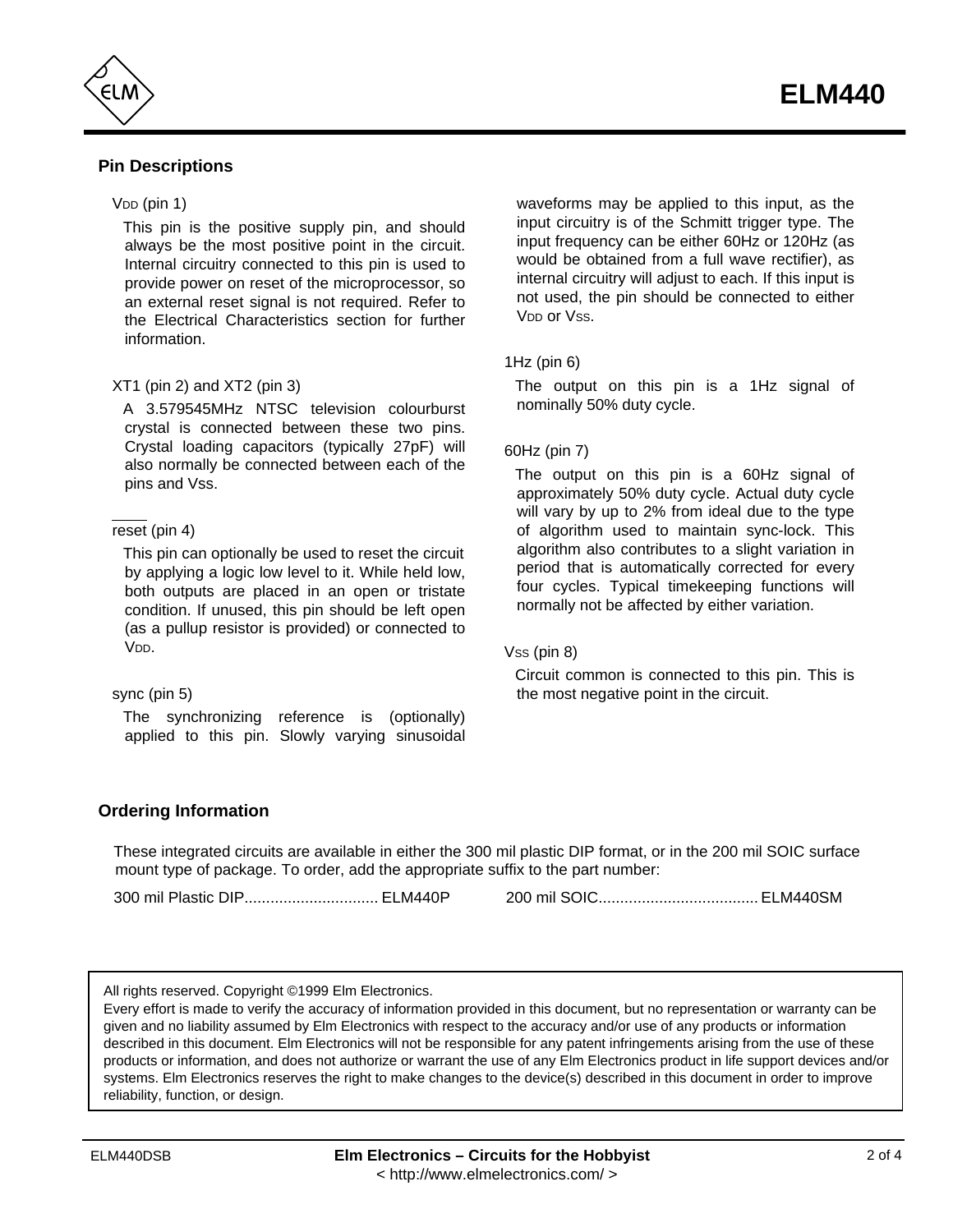

## **Absolute Maximum Ratings**

| Ambient Temperature with                                  |  |
|-----------------------------------------------------------|--|
| Voltage on V <sub>DD</sub> with respect to Vss 0 to +7.5V |  |
| Voltage on any other pin with                             |  |

Note:

Stresses beyond those listed here will likely damage the device. These values are given as a design guideline only. The ability to operate to these levels is neither inferred nor recommended.

# **Electrical Characteristics**

All values are for operation at 25°C and a 5V supply, unless otherwise noted. For further information, refer to note 1 below.

| <b>Characteristic</b>                | <b>Minimum</b> | <b>Typical</b> | Maximum         | <b>Units</b> | <b>Conditions</b>              |
|--------------------------------------|----------------|----------------|-----------------|--------------|--------------------------------|
| Supply Voltage, VDD                  | 3.0            | 5.0            | 5.5             | $\vee$       |                                |
| V <sub>DD</sub> rate of rise         | 0.05           |                |                 | V/ms         | see note 2                     |
| Average Supply Current, IDD          |                | 0.60<br>0.35   | 2.4<br>2.4      | mA<br>mA     | $V_{DD} = 5V$<br>$V_{DD} = 3V$ |
| Reset pin internal pullup resistance | 300            | 470            | 600             | K            | see note 3                     |
| Input low voltage                    | <b>Vss</b>     |                | $0.15$ $V_{DD}$ | V            |                                |
| Input high voltage                   | $0.85$ $VDD$   |                | V <sub>DD</sub> | $\vee$       |                                |
| Input current                        | $-0.5$         |                | $+0.5$          | mA           | sync input only, see note 4    |
| Output low voltage                   |                |                | 0.6             | V            | Current (sink) = $8.7mA$       |
| Output high voltage                  | $V_{DD} - 0.7$ |                |                 | V            | Current (source) = 5.4mA       |
| Output Duty Cycle                    |                | 50             |                 | %            | any output                     |

Notes:

- 1. This integrated circuit is produced with a Microchip Technology Inc.'s PIC12C5XX as the core embedded microcontroller. For further device specifications, and possibly clarification of those given, please refer to the appropriate Microchip documentation.
- 2. This spec must be met in order to ensure that a correct power on reset occurs. It is quite easily achieved using most common types of supplies, but may be violated if one uses a slowly varying supply voltage, as may be obtained through direct connection to solar cells, or some charge pump circuits.
- 3. The value of the pullup resistance is supply and temperature dependent.
- 4. This specification represents current flowing through the protection diodes when applying large voltages to the sync input (pin 5) through a current limiting resistance. Currents quoted are the maximum continuous.